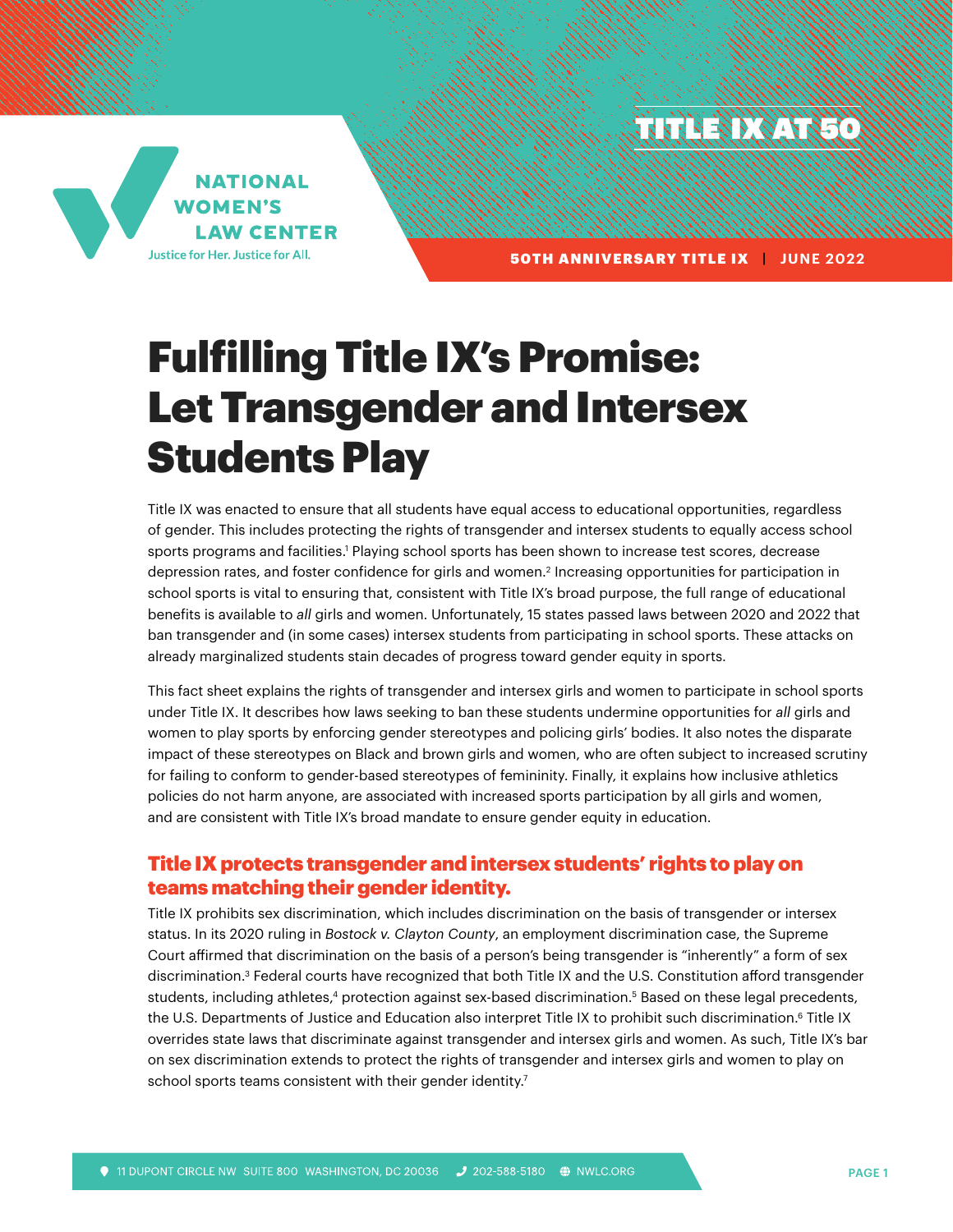# Laws and policies across the country have for years supported transgender and intersex girls in playing school sports alongside their peers.

While their numbers are small, transgender and intersex girls and women have been playing school sports for many years. Though many states have policies that impose restrictions on transgender and intersex girls and women participating in sports, over the last decade, inclusive policies have emerged in several states and the District of Columbia<sup>8</sup> allowing these students to participate in school sports consistent with their gender identity.<sup>9</sup> Transgender and intersex college athletes have also played under NCAA rules according to their gender identity for over a decade.<sup>10</sup> In addition, 17 states and Washington, D.C., also have their own state laws that explicitly protect transgender students' rights to pursue an education free from discrimination, including playing school sports.<sup>11</sup>

# Natural body diversity is an inherent part of sports, and policing girls' and women's bodies leads to more stereotyping and discrimination.

Athletes come in all shapes and sizes. These differences may be advantageous or disadvantageous based on the scenario. For example, at 4 feet, 8 inches tall, professional gymnast Simone Biles is significantly smaller than the average American woman.<sup>12</sup> Meanwhile, at 6 feet, 9 inches and 6 feet 10, inches, professional basketball players Brittney Griner and Han Xu tower over their opponents on the court.<sup>13</sup> All three women's statures are seen as positive and as a factor in their athletic success—which, for Biles and Griner, has included winning an Olympic Gold Medal.14

Transgender and intersex athletes are no exception. The assumption that transgender girls and women have categorical, overwhelming physical advantages compared to other girls and women is overly broad and not supported by evidence.<sup>15</sup> This overbroad assumption fosters discrimination against these already marginalized students, particularly transgender and intersex girls and women of color, who already face some of the highest rates of discrimination and violence.<sup>16</sup>

# Discriminating against transgender and intersex girls and women threatens equal opportunities for all girls and women.

Transgender and intersex girls are girls, and transgender and intersex women are women. Discrimination that denies *any* girl or woman—including those who are transgender or intersex—an opportunity puts the rights of all girls and women at risk.

Policing who is or isn't a "woman"—including through restrictive "sex verification" rules—is dangerous; it not only erects barriers for transgender and intersex athletes who want to compete consistent with their gender identity, but also cisgender women who may fall outside stereotypical notions of femininity. Under these laws, many students could be subjected to intrusive demands for medical tests or information. Especially tall women, very muscular women, or women who present in more masculine ways could be forced to undergo medical testing or be prevented from playing sports. Black and brown women and girls would be especially vulnerable to this sort of scrutiny given racist and sexist stereotypes,<sup>17</sup> as they are already targeted for their nonconformity with society's ideals about white femininity.<sup>18</sup> Discriminating against transgender and intersex girls and women in sports only perpetuates the very stereotypes that Title IX was enacted to combat.

# There are real, longstanding barriers and real solutions for gender equity in sports—and they have nothing to do with banning some girls who are transgender or intersex.

Girls and women have far fewer opportunities to play sports than do boys and men in high school and college. This impact is felt disproportionately by girls of color, who receive even fewer chances to play on school sports teams than boys and white girls.19 Additionally, women's and girls' teams are often treated as second class by their schools with respect to equipment, facilities, and overall resources.<sup>20</sup> Women in sports also consistently report gender bias in pay and frequently being passed over for promotions in favor of men in their field.<sup>21</sup> Finally, sexual abuse of student athletes of all ages by their teammates, coaches, and team doctors remains a rampant and persistent issue.<sup>22</sup>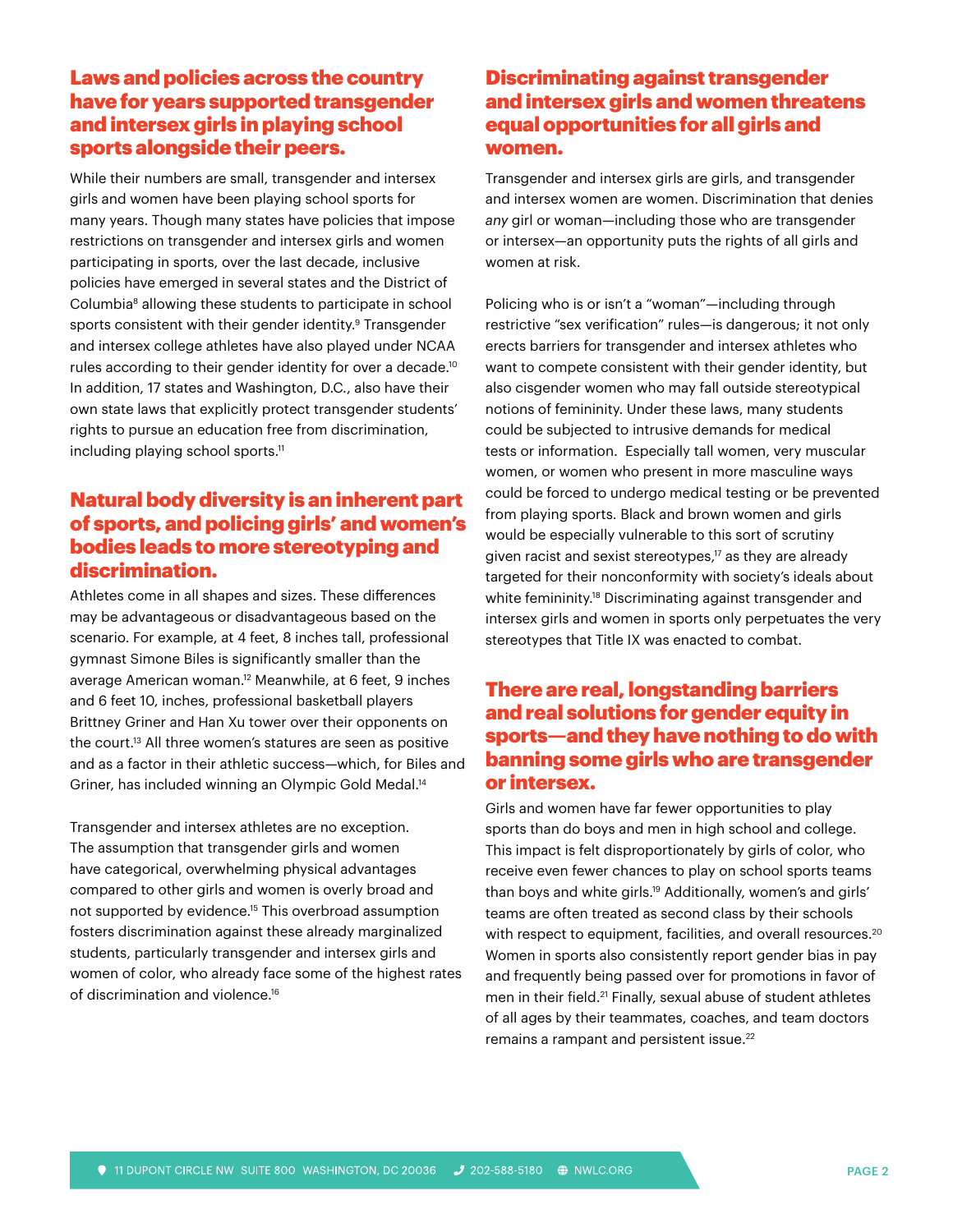These barriers to gender equity in sports are welldocumented and have persisted for years, and preventing women and girls who are transgender or intersex from playing sports does nothing to address them. In fact, allowing transgender athletes to participate in sports correlates with increased participation by all girls. A 2021 study showed that in states with inclusive policies, participation by girls in high school sports either remained constant or increased after those policies were implemented, while girls' participation in states with policies that excluded transgender girls decreased.<sup>23</sup>

# A wide array of women's rights organizations support inclusion of transgender and intersex girls and women in sports.

Wrapping discrimination against girls and women who are transgender or intersex in the cloak of "protecting girls' and women's sports" is unfounded and unhelpful and often is nothing more than an attempt to mask anti-trans sentiment.<sup>24</sup> Leading women's rights organizations have repeatedly voiced support for transgender and intersex girls and women to have equal opportunities to participate in sports,<sup>25</sup> along with hundreds of women athletes, including history-makers like Billie Jean King, Megan Rapinoe, and Candace Parker, who have spoken out against efforts to exclude trans and intersex youth from sports and affirmed the value of nondiscriminatory access to sport for young people.26

# Like their peers, transgender and intersex girls and women sometimes lose at sports, and sometimes they win. The small number of transgender and intersex girls and women athletes have not demonstrated any categorical "dominance" or overwhelming advantage.

Groups and states opposing participation by transgender and intersex girls and women in athletic competitions for women and girls have been unable to cite one example of transgender and intersex athletes consistently dominating their competition.27

Take attacks on swimmer Lia Thomas, for example. When Thomas, swimming for the University of Pennsylvania, became the first transgender woman to win an NCAA swimming championship, she was met with fierce backlash under the pretext of "protect[ing] women's rights under Title IX."28 Yet the day after winning the 500-yard freestyle race, Thomas finished fifth in the 200-yard freestyle proving both that transgender women do not always win and that protecting their right to compete does not prevent cisgender women from excelling and succeeding.29 Rather, affirming their right to compete is essential to protecting the rights of *all* girls and women to participate in school sports under Title IX.

Consider also Fischer Wells, a 12-year-old girl and the only openly transgender girl playing K–12 sports in the state, who recruited girls in her class to kickstart her school's girls' field hockey team. When Kentucky sought to ban her from playing, Wells testified how "detrimental for [her] mental health" it would be if she could not play with the many friends she made since starting the team.<sup>30</sup> Despite proclaiming that the bill was needed to "preserv[e] the integrity of women's sports,"31 proponents were unable to cite to a single example of Kentucky students being harmed by allowing Fischer or any other transgender student to play sports.<sup>32</sup> Rather, the bill's immediate effect was solely to target and ban one child, Fischer Wells.<sup>33</sup> Similarly, representatives in both South Carolina and Tennessee conceded that they knew of no other transgender athletes seeking to participate in the state and that their state bans were "proactive" in seeking to prevent any future opportunities for these students.34

#### /////////////////

**If lawmakers actually want to help achieve gender equity in sports, then they must let transgender and intersex athletes play. Banning transgender and intersex athletes from competing only perpetuates inequity and sex-based discrimination in violation of Title IX by targeting transgender and intersex students, who already face horrific amounts of hatred, violence, and discrimination simply for being who they are.**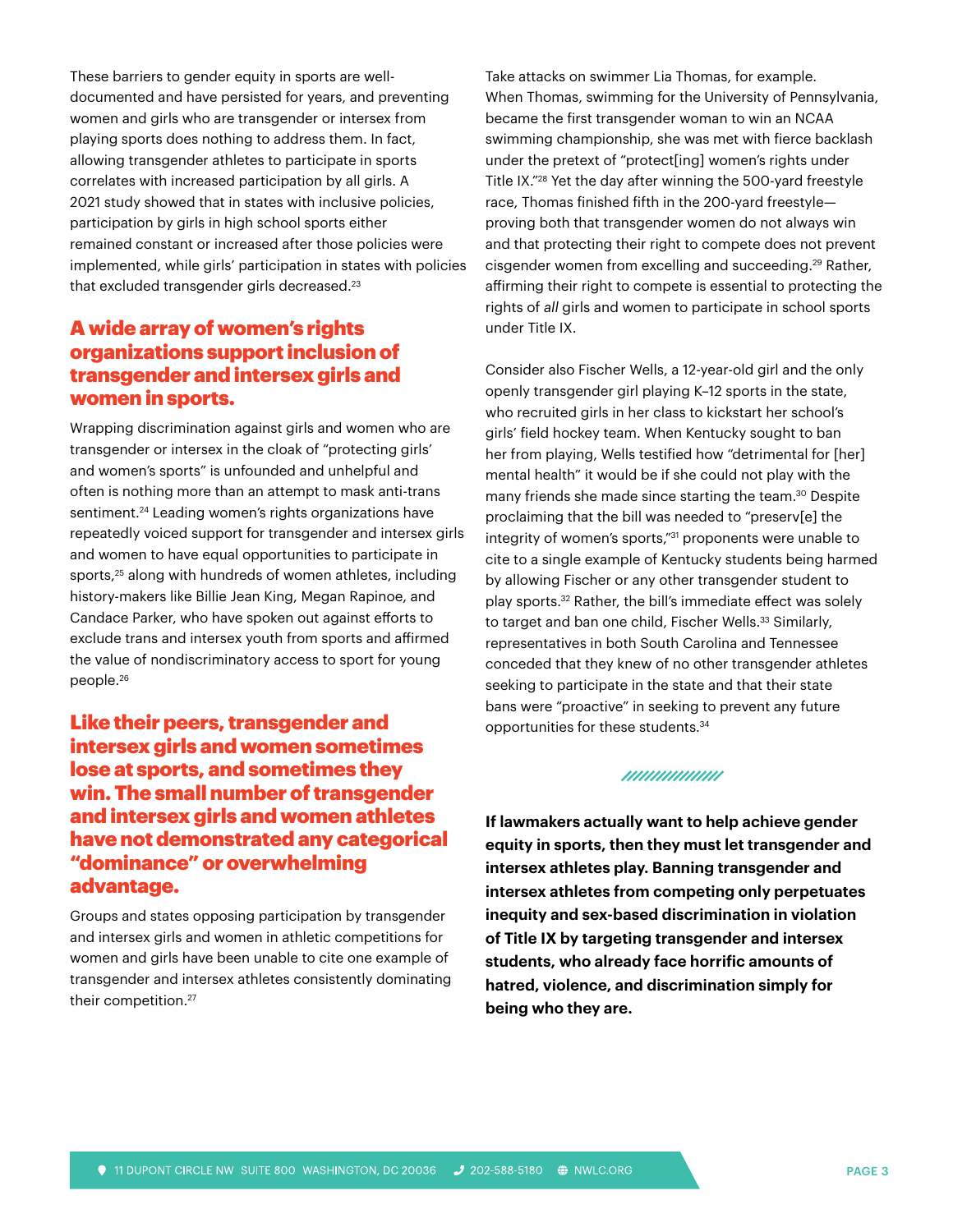- 1 Title IX and Sex Discrimination, U.S. DEP'T of Ebuc., [https://www2.ed.gov/about/offices/list/ocr/docs/tix\\_dis.html](https://www2.ed.gov/about/offices/list/ocr/docs/tix_dis.html) (last visited Apr. 25, 2022).
- 2 Nat'l Coal. for Women and Girls in Educ., *Title IX at 45: Advancing Opportunity through Equity in Education* 41-42 (2017), [https://www.ncwge.org/TitleIX45/](https://www.ncwge.org/TitleIX45/Title%20IX%20at%2045-Advancing%20Opportunity%20through%20Equity%20in%20Education.pdf) [Title%20IX%20at%2045-Advancing%20Opportunity%20through%20Equity%20in%20Education.pdf.](https://www.ncwge.org/TitleIX45/Title%20IX%20at%2045-Advancing%20Opportunity%20through%20Equity%20in%20Education.pdf)
- 3 *Bostock v. Clayton County*, 140 S. Ct. 1731 (2020).
- 4 Federal courts have also addressed athletics policies related to transgender and intersex student athletes, holding that barring them from competing on sports teams that correspond with their gender identity constitutes sex-based discrimination in violation of the Equal Protection Clause and Title IX. *See, e.g., Hecox v. Little,* 479 F. Supp. 3d 930, 987 (D. Idaho 2020) (the district court granted a preliminary injunction against an Idaho law that barred transgender women from competing on women's school sports teams based on the plaintiff's likelihood of success in demonstrating that the law was unconstitutional sex-based discrimination against transgender students under the Equal Protection Clause); *Soule v. Connecticut Ass'n of Schools, Inc.*, No. 3:20-CV-00201 (RNC), 2021 WL 1617206, at \*9 (D. Conn. Apr. 25, 2021) (in dismissing a group of students' claim that a state athletic association's policy affirming transgender students' right to compete on school sports teams matching their gender identity was a violation of Title IX because it was moot, the district court referenced the Department of Education's acknowledgement that "transgender students…are protected from sex-based discrimination under Title IX" and as such, "transgender students must be allowed to participate in [sports]…consistent with their gender identity.").
- 5 *See, e.g., Grimm v. Gloucester Cty. School Bd.*, 972 F.3d 586 (4th Cir. 2020) (where the Fourth Circuit applied Bostock to hold that a policy barring transgender students from using bathrooms in accordance with their gender identity constituted impermissible sex discrimination under Title IX); *Adams v. School Board of St. Johns Cty*., 968 F.3d 1286, 1296 (11th Cir. 2020) (in which the Eleventh Circuit applied Bostock to hold that a policy preventing transgender students from using bathrooms matching their gender identity was sex-based discrimination because it "single[d] out transgender students for differential treatment *because* they are transgender."). *See also Glenn v. Brumby*, 663 F.3d 1312, 1316-17 (11th Cir. 2011) (holding that discriminating against someone on the basis of their transgender status constitutes discrimination on the basis of sex under the Equal Protection Clause of the Constitution).
- 6 U.S. Dep't of Educ., *Supporting Intersex Students* (Oct. 2021),<https://www2.ed.gov/about/offices/list/ocr/docs/ocr-factsheet-intersex-202110.pdf>; U.S. Dep't of JUSTICE, Title IX Legal Manual (updated Aug. 2021), [https://www.justice.gov/crt/title-ix#Bostock;](https://www.justice.gov/crt/title-ix#Bostock) Enforcement of Title IX of the Education Amendments of 1972 With Respect to Discrimination Based on Sexual Orientation and Gender Identity in Light of Bostock v. Clayton County, 86 Fed. Reg. 32637 (June 22, 2021), available at [https://www.federalregister.gov/documents/2021/06/22/2021-13058/enforcement-of-title-ix-of-the-education-amendments-of-1972-with-respect-to](https://www.federalregister.gov/documents/2021/06/22/2021-13058/enforcement-of-title-ix-of-the-education-amendments-of-1972-with-respect-to-discrimination-based-on)[discrimination-based-on](https://www.federalregister.gov/documents/2021/06/22/2021-13058/enforcement-of-title-ix-of-the-education-amendments-of-1972-with-respect-to-discrimination-based-on).
- 7 The Department of Education's Office for Civil Rights and the Department of Justice's Civil Rights Division (CRT) issued a joint fact sheet on LGBTQI+ discrimination in schools, in which they affirmed that "discrimination against students based on their sexual orientation or gender identity is a form of sex discrimination prohibited by federal law." The fact sheet went on to present examples of the various kinds of incidents of sex discrimination OCR and CRT could investigate, one of them describing a transgender high school girl who joins her friends to try out for the girls' cheerleading team, but is turned away by the coach solely because she is transgender. *See* U.S. Dep't of Educ. & U.S. Dep't of Justice, *Confronting Anti-LGBTQI+ Harassment in Schools* (June 2021), [https://](https://www2.ed.gov/about/offices/list/ocr/docs/ocr-factsheet-tix-202106.pdf) [www2.ed.gov/about/offices/list/ocr/docs/ocr-factsheet-tix-202106.pdf](https://www2.ed.gov/about/offices/list/ocr/docs/ocr-factsheet-tix-202106.pdf).
- 8 For an overview of: all policies by state athletic associations and state laws that enable transgender and intersex athletes to participate on teams consistent with their gender identity; state laws that ban transgender and intersex athletes entirely from participating on teams consistent with their gender identity; and state laws that effectively ban transgender and intersex athletes by, for example, keeping transgender athletes off the field until they complete a period of hormone therapy, *see* Chris Mosier, *K-12 Policies*, TransAthlete, <https://www.transathlete.com/k-12>(last visited Apr. 22, 2022). This resource also outlines how state laws banning transgender and intersex athletes from school sports interact with trans-inclusive policies by state athletic associations.
- 9 *See id.*
- 10 While protections have existed for years paving the way for participation by transgender, intersex, and non-binary college athletes, in January 2022, the NCAA released a new, regressive policy overturning its longstanding rule that allowed transgender athletes with one year of hormone suppression to play on teams consistent with their gender identity. This new policy requires transgender athletes to satisfy the guidelines of national governing bodies for each sport, or, in the absence of such guidelines, the guidelines of international governing bodies for that sport. *See Transgender Student-Athlete Participation Policy,* NCAA, <https://www.ncaa.org/sports/2022/1/27/transgender-participation-policy.aspx>(last visited May 23, 2022). In doing so, the NCAA shirked its responsibility to craft its own policy clearly protecting transgender, intersex, and non-binary athletes from discrimination across all sports, ultimately creating barriers to them having equal opportunities to play. *See, e.g.,* 25 Organizations Join WSF Letter to NCAA Regarding Transgender Athlete Participation Policy, Women's Sports Foundation (Mar. 22, 2022), [https://www.womenssportsfoundation.org/advocacy/25-organizations-join-wsf-letter-to-ncaa-regarding-transgender-athlete](https://www.womenssportsfoundation.org/advocacy/25-organizations-join-wsf-letter-to-ncaa-regarding-transgender-athlete-participation-policy/)[participation-policy/;](https://www.womenssportsfoundation.org/advocacy/25-organizations-join-wsf-letter-to-ncaa-regarding-transgender-athlete-participation-policy/) Dear NCAA, It's Not Too Late to Let Trans & Intersex Students Play!, NATIONAL WOMEN's LAW CENTER (Jan. 27, 2022), [https://nwlc.org/dear-ncaa](https://nwlc.org/dear-ncaa-its-not-too-late-to-let-trans-intersex-students-play/)[its-not-too-late-to-let-trans-intersex-students-play/](https://nwlc.org/dear-ncaa-its-not-too-late-to-let-trans-intersex-students-play/).
- 11 These states are California, Colorado, Connecticut, Hawaii, Illinois, Iowa, Maine, Massachusetts, Minnesota, Nevada, New Hampshire, New Jersey, New York, Oregon, Vermont, Virginia, and Washington. *See Safe School Laws*, Movement Advancement Project, [https://www.lgbtmap.org/equality-maps/safe\\_school\\_laws/](https://www.lgbtmap.org/equality-maps/safe_school_laws/discrimination) [discrimination](https://www.lgbtmap.org/equality-maps/safe_school_laws/discrimination) (last visited Apr. 25, 2022).
- 12 *Simone Byles,* U.S. Olympic Comm.,<https://www.teamusa.org/usa-gymnastics/athletes/Simone-Biles>(last visited Apr. 25, 2022).
- 13 *Brittney Griner,* Women's Nat'l Basketball Ass'n, <https://www.wnba.com/player/brittney-griner/>(last visited Apr. 25, 2022); *Han Xu*, Women's Nat'l Basketball Ass'n, <https://www.wnba.com/player/han-xu/> (last visited May 11, 2022).
- 14 *See, e.g., Simone Byles, supra* note 12; *Brittney Griner, supra* note 13.
- 15 *See, e.g.,* Samuel Crankshaw, *Statement on Veto of SB83, Ban on Trans Girls in Girls' Sports,* ACLU Kentucky (Apr. 6, 2022), [https://www.aclu-ky.org/en/press](https://www.aclu-ky.org/en/press-releases/statement-veto-sb83-ban-trans-girls-girls-sports)[releases/statement-veto-sb83-ban-trans-girls-girls-sports](https://www.aclu-ky.org/en/press-releases/statement-veto-sb83-ban-trans-girls-girls-sports) (proponents of Kentucky's ban on transgender and intersex athletes were unable to cite even one example of Kentucky students being harmed by allowing their transgender peers to play); David Crary & Lindsay Whitehurst, *Lawmakers can't cite local examples of trans girls in sports,* AP (Mar. 3, 2021), [https://apnews.com/article/lawmakers-unable-to-cite-local-trans-girls-sports-914a982545e943ecc1e26](https://apnews.com/article/lawmakers-unable-to-cite-local-trans-girls-sports-914a982545e943ecc1e265e8c41042e7) [5e8c41042e7](https://apnews.com/article/lawmakers-unable-to-cite-local-trans-girls-sports-914a982545e943ecc1e265e8c41042e7) (explaining that proponents of sports bans across the country cannot cite examples of transgender student athletes either dominating their competition or creating issues for their cisgender peers). *See also* Shayna Medley & Galen Sherwin, *Banning Trans Girls from School Sports is Neither Feminist Nor Legal,* ACLU BLOG (Mar. 12, 2019),<https://www.aclu.org/blog/lgbtq-rights/transgender-rights/banning-trans-girls-school-sports-neither-feminist-nor-legal> (proponents of Kentucky's ban on transgender and intersex athletes were unable to cite even one example of Kentucky students being harmed by allowing their transgender peers to play).
- 16 *See generally* Sandy E. James Et Al., Nat'l Ctr. for Transgender Equality, *The Report of the 2015 Transgender Survey* (2016), [https://transequality.org/sites/](https://transequality.org/sites/default/files/docs/usts/USTS-Full-Report-Dec17.pdf?msclkid=60eeba8ec4bf11eca6af68a19bd15f1e) [default/files/docs/usts/USTS-Full-Report-Dec17.pdf?msclkid=60eeba8ec4bf11eca6af68a19bd15f1e.](https://transequality.org/sites/default/files/docs/usts/USTS-Full-Report-Dec17.pdf?msclkid=60eeba8ec4bf11eca6af68a19bd15f1e)
- 17 Ctr. for the Stud. of Social Pol'y, *Fight for Our Girls: Applying and Intersectional Lens to Girls of Color Facing Status Offenses* 5 (2018), [http://cssp.org/wp](http://cssp.org/wp-content/uploads/2018/08/fight-for-our-girls-intersectionality.pdf)[content/uploads/2018/08/fight-for-our-girls-intersectionality.pdf.](http://cssp.org/wp-content/uploads/2018/08/fight-for-our-girls-intersectionality.pdf)